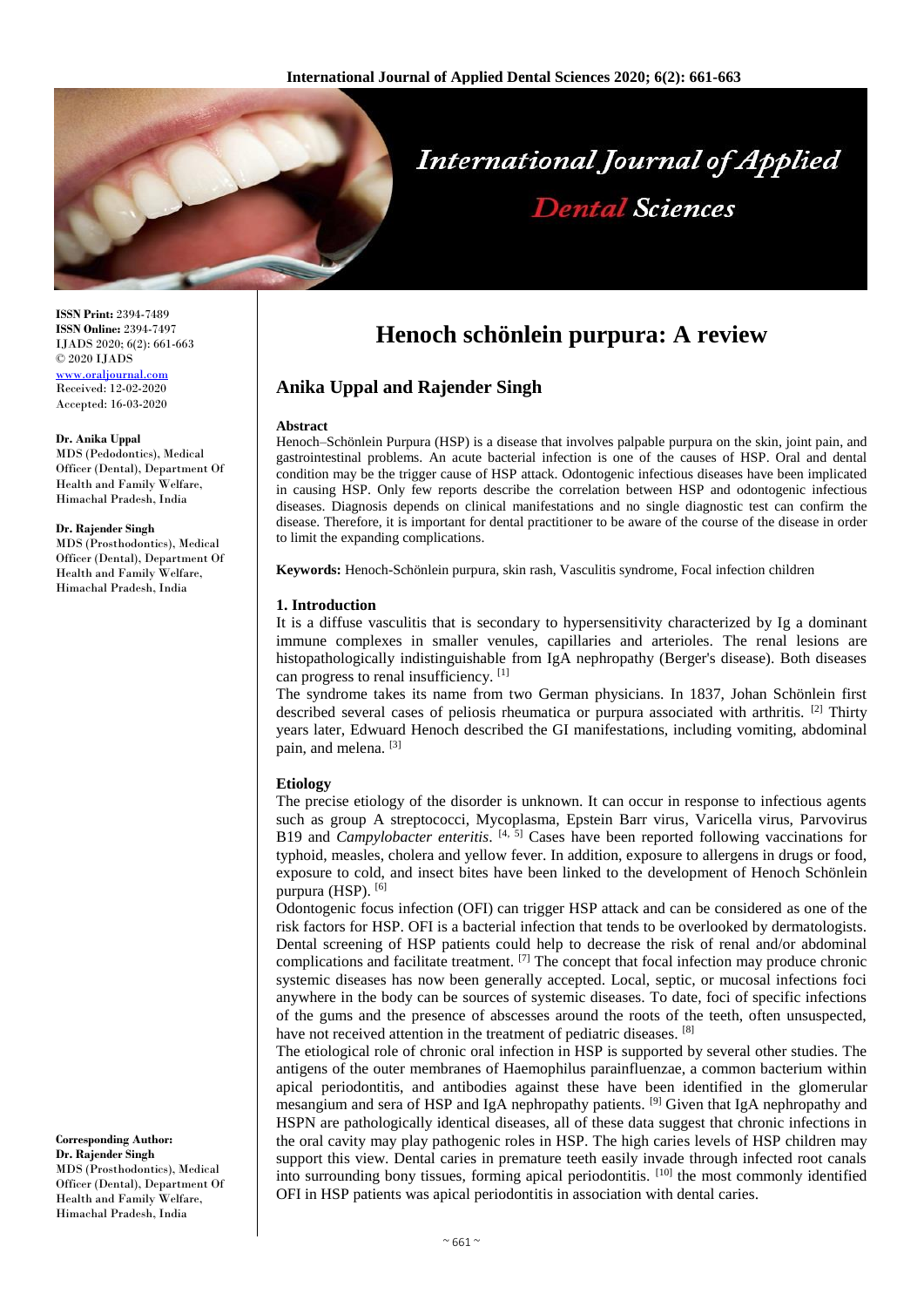Although both are infectious diseases by nature, apical periodontitis, which is mostly initiated from dental caries by oral bacteria invading through infected root canals, is a much more complex disorder in regard to infection as well as inflammation. A thousand billion bacteria colonize a single lesion, and more than 300 species of aerobic and anaerobic bacteria can be isolated. Within the associated lesions, various inflammatory cytokines are produced by cellular components of the periapical lesion, resulting in the persistence of active immune reactions. [10]

Many degraded bacterial products and the decomposition products of pulp tissue stagnate there. Meanwhile, bacteria and their toxic derivatives and destroyed peripheral tissues may egress through the apical foramen and be captured continuously within tonsils through their surface epithelium. [11] However, the innate secretory IgA-mediated oral mucosal defense system may fail to eliminate bacterial antigens owing to the presence of a tremendous amount of bacteria. On the other hand, bacterial pathogens may enter the blood stream during transient bacteremia, damaging the inside smooth lining of the blood vessel walls. Collectively, chronic and long-standing apical periodontitis have the potential to trigger HSP. [12]

#### **Incidence**

Based to ethnic groups, HSP has a higher prevalence in Caucasians and Asians than in those of African descent. and is the most common vasculiic syndrome in children. The disease occurs more often in the colder months. The peak incidence is in the 4–6 year-old age group with figures around 70/100 000 population. [12]

### **Clinical Feature**

Purpura, arthritis and abdominal pain are known as the "classic triad" of Henoch–Schönlein purpura. Henoch-Schönlein purpura nephritis (HSPN) and gastrointestinal bleeding are also major clinical manifestations. [10] These can vary in the order that they present and develop over days to weeks. Palpable purpura and joint pain are the most common and consistent presenting symptoms. [13]

The classic rash of HSP begins as erythematous, urticarial and macular wheals. It then coalesces and develops into the typical ecchymoses, petechiae, and palpable purpura. The rash occurs in 96% cases, often manifests in a symmetrical pattern at pressure dependent areas, such as the lower extremities and the buttocks and cause edema. Face, trunk, and upper extremities may be more affected in non-ambulatory children.  $[13]$ 

Joints are involved in the majority of cases, involving lower limbs (ankles and knees) more commonly. <sup>[14]</sup> Arthralgia occurs in 84% of HSP patients and often coexists with other symptoms. Pain, tenderness and restricted movement occurs.  $[13]$ 



GI pain is often the most debilitating of the HSP symptoms, and can be further complicated by GIT hemorrhage (14– 38%), intussusception, obstruction or perforation. [14] GI problems start as cramping abdominal pain, often with vomiting and appears about a week or more after the rash begins. Although there are cases where GI problems occur without a rash. 25% have GI bleed and 50% have occult blood loss. On endoscopy pupuric lesions +/– edema, ulceration, or bowel spasm can be seen. [12]

Renal symptoms have a wide range of severity, from asymptomatic microscopic hematuria, to full-blown nephritic syndrome or nephritis. Most renal involvement occurs early, 85% within the first month, although it can develop later; follow-up to 6 months is recommended.  $[14]$  Urine analysis can show proteinuria (mild), red blood cells, and cellular casts. Many patients will be asymptomatic, but others can develop nephritic syndrome. [8]

Other symptoms are rare and usually involve the central nervous system or lungs, from pulmonary hemorrhage to convulsions. Children younger than two years showing predominantly cutaneous symptoms and signs, as well as a much lower incidence of renal and gastrointestinal involvement. [12]

# **Complications of Henoch Schönlein purpura**:-

- Hepatosplenomegaly
- Myocardial infarction
- Pulmonary hemorrhage
- Pleural effusion
- Unnecessary abdominal surgery
- Intussusception
- Hemorrhage
- Shock
- Gastrointestinal bleeding
- Bowel infarction
- Renal failure
- Hematuria
- Proteinuria
- Seizures

The diagnosis of Henoch Schönlein purpura depends on clinical findings and history. There is not a specific laboratory test for the disorder, although an elevated serum IgA level is suggestive. The complete blood count may reveal a normal or elevated white blood cell count and possible eosinophilia. Sedimentation rate and platelet count may be elevated. Electrolytes may be affected secondary to gastrointestinal involvement. Urinalysis may show hematuria. Renal manifestations may follow the development of the rash by up to three months; Therefore, urinalysis should be performed monthly, as well as measurements of blood urea nitrogen and creatinine levels in the presence of continued hematuria. A stool guaiac test may be positive. An underlying infectious etiologic agent should be excluded when clinically indicated. A normal platelet count differentiates Henoch Schönlein purpura from thrombocytopenic purpura. Skin biopsy may show a leukocytoclastic vasculitis. [15]

# **Selected Differential Diagnosis of HenochSchönlein [**15]

- Purpura
- Acute abdomen
- Meningococcal meningitis or septicemia
- Rheumatoid arthritis
- Rheumatic fever
- Idiopathic thrombocytopenic purpura